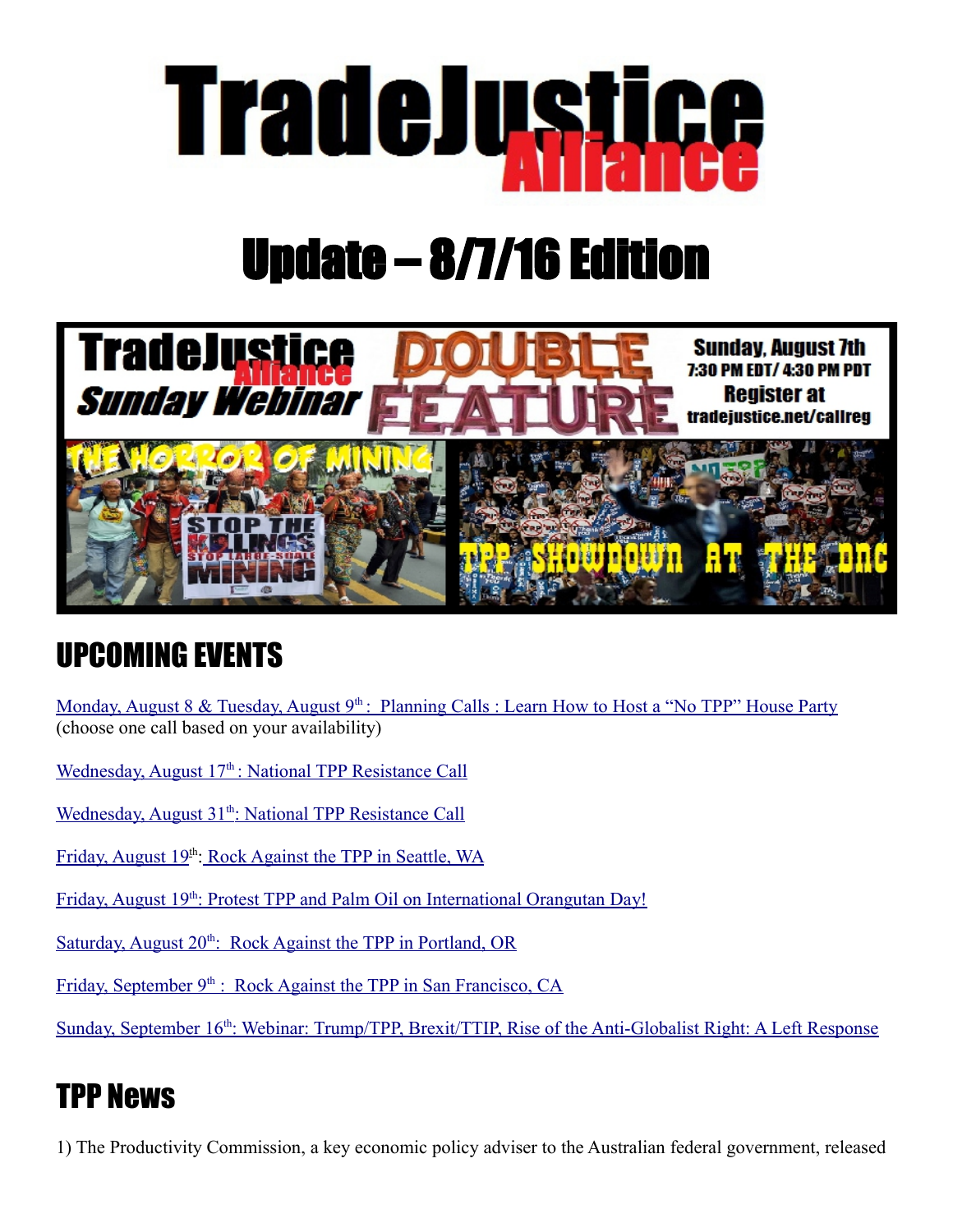a report today finding that the Trans-Pacific Partnership (TPP) "contains provisions of 'questionable benefit… These include terms of copyright and the investor state dispute settlement elements [ISDS].'"

[Trans-Pacific Partnership provisions 'questionable', says Productivity Commission](https://www.theguardian.com/business/2016/jul/25/trans-pacific-partnership-provisions-questionable-says-productivity-commission) [\(The Guardian, 7/25/16\)](https://www.theguardian.com/business/2016/jul/25/trans-pacific-partnership-provisions-questionable-says-productivity-commission) 

2) Dem Leadership Stakes Out Stronger Positions vs. TPP

————————

————————

——————————

[Nancy Pelosi Declares Opposition To Obama's TPP Trade Deal \(Huffington Post, 7/16/16\)](http://www.huffingtonpost.com/entry/nancy-pelosi-tpp-trade-deal_us_5797ab5be4b01180b5307124)

[Harry Reid Opposes Ramming TPP Through In Lame-Duck Session \(Huffington Post, 7/28/16\)](http://www.huffingtonpost.com/entry/harry-reid-tpp-lame-duck_us_579a4ddae4b0d3568f86895f)

3) "In the jockeying on Monday and Tuesday over Sanders support for party unity, TPP opponents made two explicit requests to the Clinton campaign.

"First, the campaign was asked, at the highest level, to contact President Obama and request him to back off his pressure on Congress to approve TPP during the lame duck session of Congress. According to senior sources in the Sanders campaign, the call was made and Obama's response was: no way."

"Second, Sanders and his top people explicitly requested Clinton to personally work the phones and tell Democrats in the House and Senate not to vote for TPP in the lame duck session, so that she could keep her word to Sanders and demonstrate resolution against bad trade deals as part of her campaign against Trump. Clinton, say my sources, was non-committal."

[The Very Tricky Case of Trade \(American Prospect, 7/27/16\)](http://bit.ly/2a0IZUs%C2%A0)

4) A research article published July 22, 2016[, 'Who wrote the rules for the Trans-Pacific Partnership?,'](http://m.rap.sagepub.com/content/3/3/2053168016658919.full.pdf)  [\(Research and Politics, July-September 2016\)](http://m.rap.sagepub.com/content/3/3/2053168016658919.full.pdf) looks at the language in 74 previous "trade" agreements signed by TPP member countries since 1995." A fair assumption to be drawn from their findings is that US based multinational corporations had the largest hand in drafting the TPP.

[More info from Stop TPP, TTIP, TISA \(7/30/16\)](https://www.facebook.com/StopTPP.TTIP.TiSA/posts/1731560537111673:0)

Substantiating links of corporate involvement:

[Interactive: How companies wield off-the-record influence on Obama's trade policy \(Washington Post, 2/28/14\)](https://www.washingtonpost.com/news/wonk/wp/2014/02/28/how-companies-wield-off-the-record-influence-on-obamas-trade-policy/)

[Free Trade Disagreement \(The New York Times, 2/4/14\)](http://www.nytimes.com/2014/02/05/opinion/edsall-free-trade-disagreement.html?smid=fb-share&_r=2) (Trade Advisory Committees discussed midway through the article):

——————————

<sup>5)</sup> Big business, Obama, USTR, Ryan

A) Big business has been frustrated with the lash back against the TPP at both the RNC & the DNC. Groups like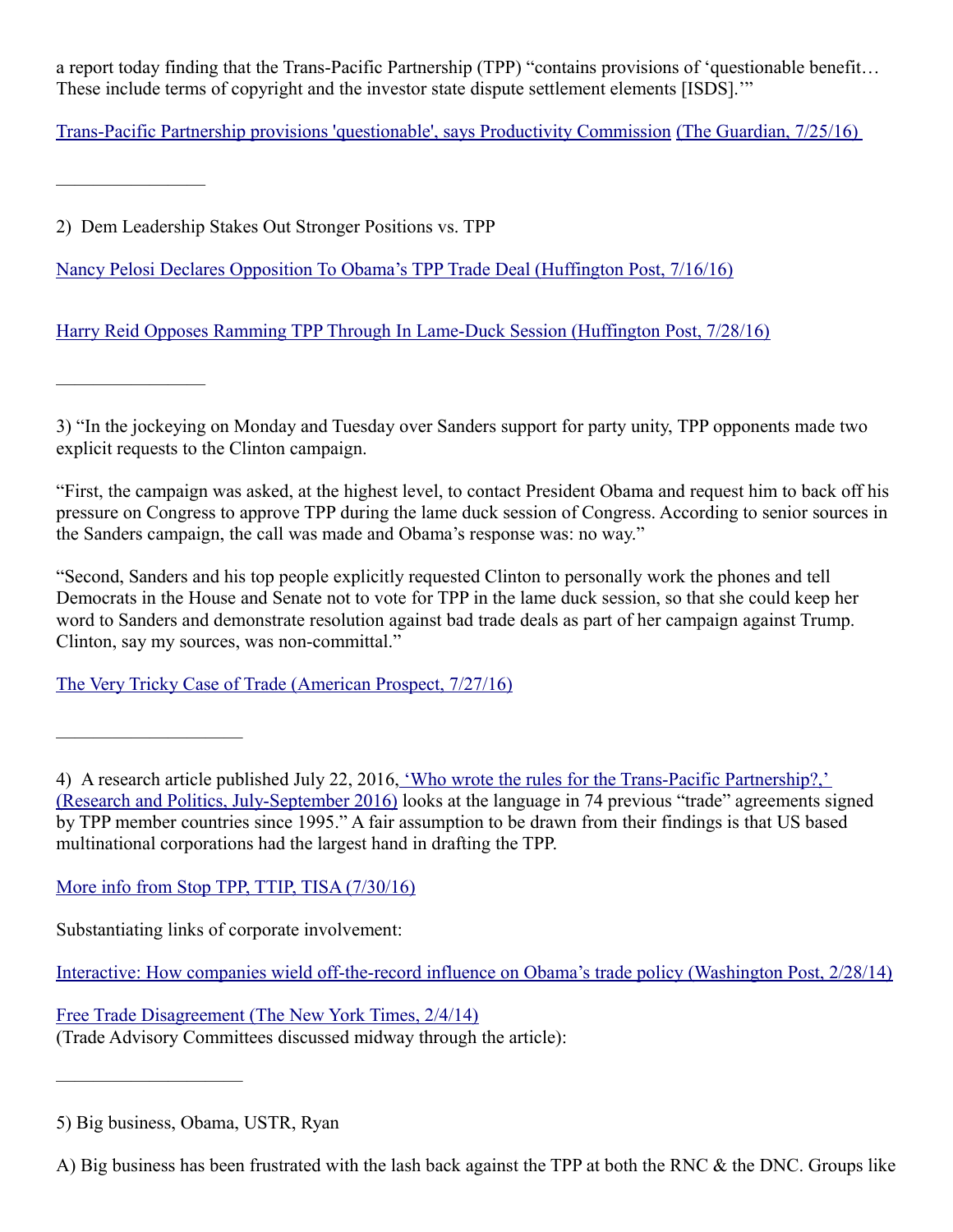the US Chamber of Commerce, the National Association of Manufacturers and the Business Roundtable, are gearing up their pro-TPP campaigns including ramping up social media efforts.

[Trade backlash frustrates business \(The Hill, 7/31/16\)](http://thehill.com/policy/finance/289861-trade-backlash-frustrates-business)

[Additional Info from Stop TPP, TTIP, TISA \(8/3/16\)](https://www.facebook.com/StopTPP.TTIP.TiSA/photos/a.1603677846566610.1073741828.1603554779912250/1733148310286229/?type=3&theater)

B) President Obama had a press conference with Singapore Prime Minister Lee Hsien Loong predicting the TPP would pass in the lame duck session.

[Obama predicts TPP trade deal will be ratified after election \(McClatchy, 8/2/16\)](http://www.mcclatchydc.com/news/politics-government/white-house/article93319012.html)

C) USTR estimates it will take 10 days to pass the TPP in the lame duck session.

[USTR OFFICIAL: TPP IMPLEMENTING BILL WILL BE SHORT, COULD TAKE 10 DAYS TO PASS IN](http://www.prosperousamerica.org/ustr_official_tpp_implementing_bill_will_be_short_could_take_10_days_to_pass_in_lame_duck)  [LAME-DUCK \(Coalition for a Prosperous America, 8/3/16\)](http://www.prosperousamerica.org/ustr_official_tpp_implementing_bill_will_be_short_could_take_10_days_to_pass_in_lame_duck)

D) "US House Speaker Paul Ryan says he sees no point in bringing up the Trans-Pacific Partnership trade deal for a vote in any 'lame duck' session of Congress after November elections, because 'we don't have the votes.'"

[No point in lame duck vote on TPP: US Speaker \(Otago Daily News, 8/5/16\)](https://www.odt.co.nz/news/politics/no-point-lame-duck-vote-tpp-us-speaker)

6) President Obama's Argument For TPP, VIDEO:

—————————

[In Pushing TPP, President Obama Says He Has 'Better Argument' Than Trump or Clinton \(ABC News, 8/2/16\)](http://abcnews.go.com/Business/pushing-tpp-president-obama-argument-trump-clinton/story?id=41074632)

[Refuting President Obama's TPP Argument \(Stop TPP, TTIP, TISA 8/4/16\)](https://www.facebook.com/notes/stop-tpp-ttip-tisa/refuting-president-obamas-tpp-argument/1733543933580000)

—————————— 7) "At least nine House Republicans who voted for fast track have announced that they oppose the TPP and would vote against the trade pact should it come up for a vote, including in a lame duck session after November's elections. In contrast, zero Members of Congress who voted against fast track have announced support for TPP."

[Why TPP Vote Count Doesn't Add Up: AT LEAST 9 PRO-FAST TRACK GOP VOTERS ARE NOW "NO" ON](http://www.cwa-union.org/news/releases/why-tpp-vote-count-doesnt-add) [TPP VS. ZERO FLIPPING THE OTHER WAY \(Communication Workers of America, 8/3/16\)](http://www.cwa-union.org/news/releases/why-tpp-vote-count-doesnt-add)

8) Movement for Black Lives has a policy statement against the TPP. The Movement for Black Lives reflects the viewpoint of various black liberation organizations, groups and networks including the Black Lives Matter network.

 [A Vision for Black Lives: Policy Demands for Black Power, Freedom, and Justice: An end to the TransPacific](https://policy.m4bl.org/wp-content/uploads/2016/07/Transform-Free-Trade-Policy-Brief.pdf)  [Partnership and a renegotiation of all trade agreements to prioritize the interests of workers](https://policy.m4bl.org/wp-content/uploads/2016/07/Transform-Free-Trade-Policy-Brief.pdf) 

KXL Case Draws Criticism of TPP

———————————

As discussed in our last newsletter, TransCanada, who had previously filed an "intent to sue" has moved